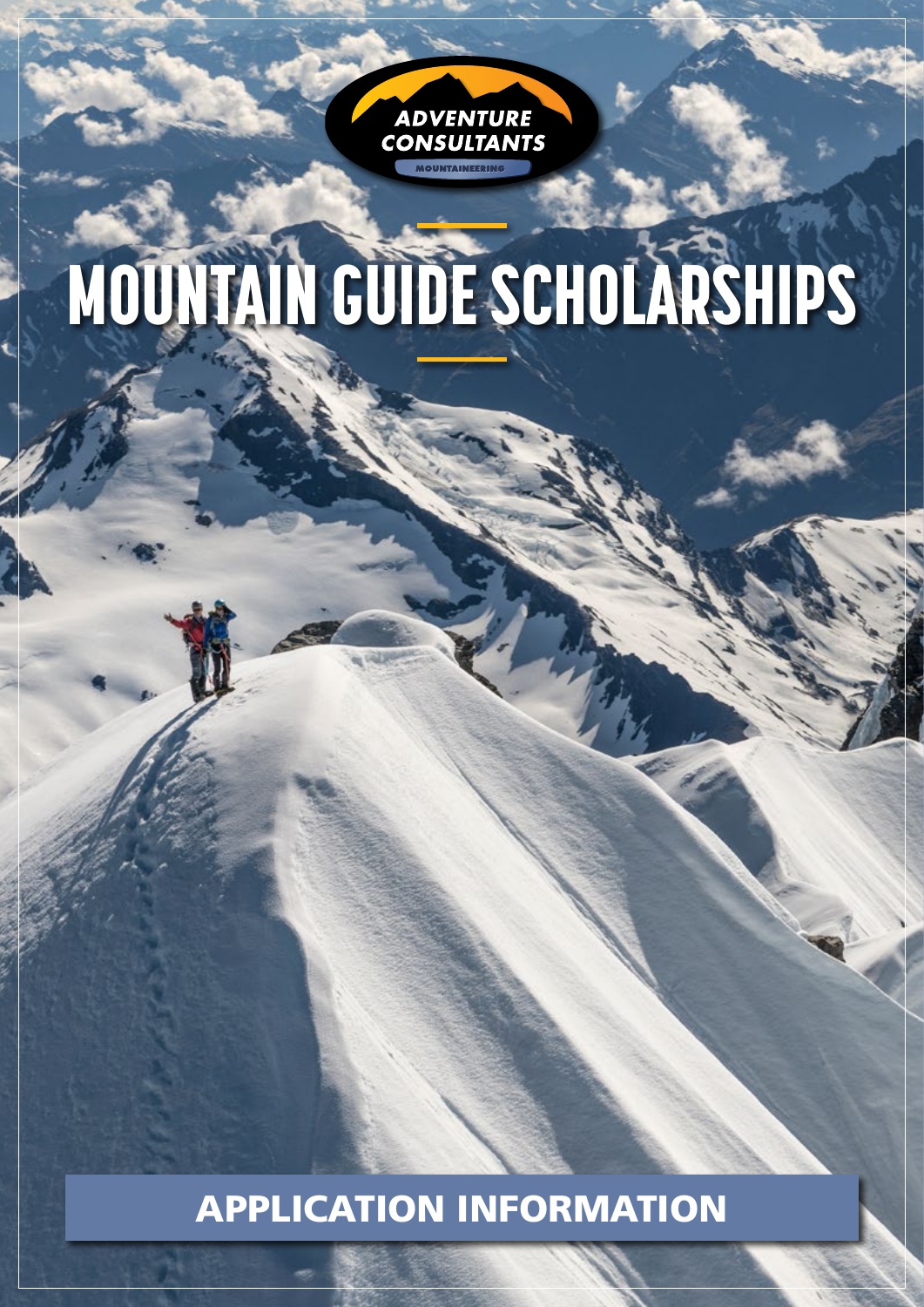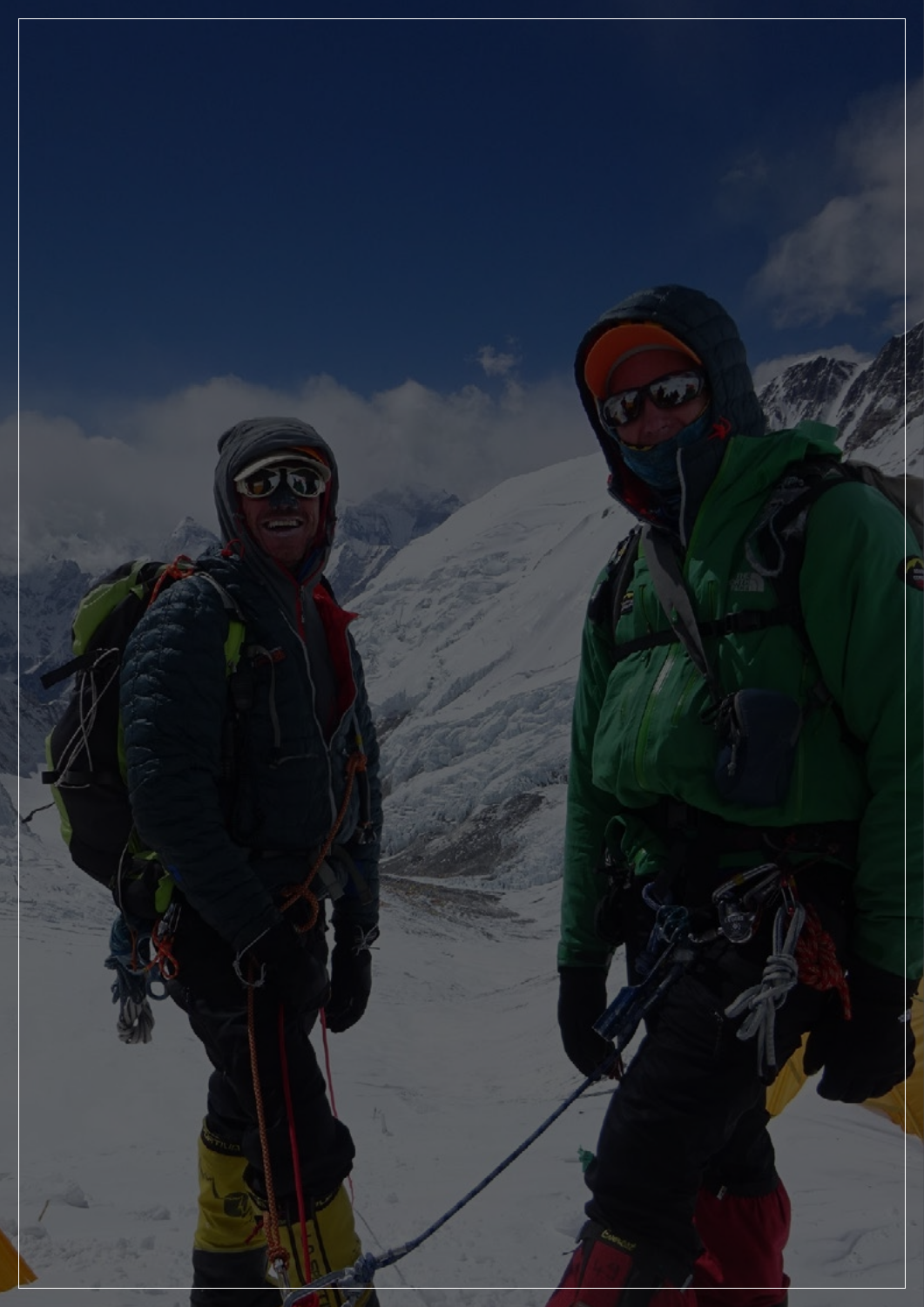

Adventure Consultants (AC) is committed to assisting prospective New Zealand Mountain Guides through the NZMGA and IFMGA pathway through a scholarship program. This scholarship is open to New Zealand residents only.

Through this scholarship AC would provide training and employment as well as financial assistance to the successful applicant(s) through the NZMGA Training and Assessment pathway. On completion of each component of the guiding pathway, the scholarship will pay 50% of the fees for the NZMGA Guide Training and Assessment courses on condition of a successful pass by the prospective trainee guide. The scholarship does not apply to the acquisition of the pre-requisites or any other associated costs.

At the completion of the first NZMGA assessment course, the trainee guide would be employed with AC as primary employer as they progress through the NZMGA Training and Assessment pathway. At the completion of the final NZMGA assessment course, the applicant would agree to a commitment of a three year work period with AC as primary employer.

### HOW TO APPLY

Applicants can apply for the scholarship providing:

- A cover letter to AC outlining why they want the scholarship that would include a description of their motivations and aspirations to become a mountain guide.
- A curriculum vitae of their outdoor experience and qualifications.
- A copy of their pre-requisites prior to the IFMGA pathway application.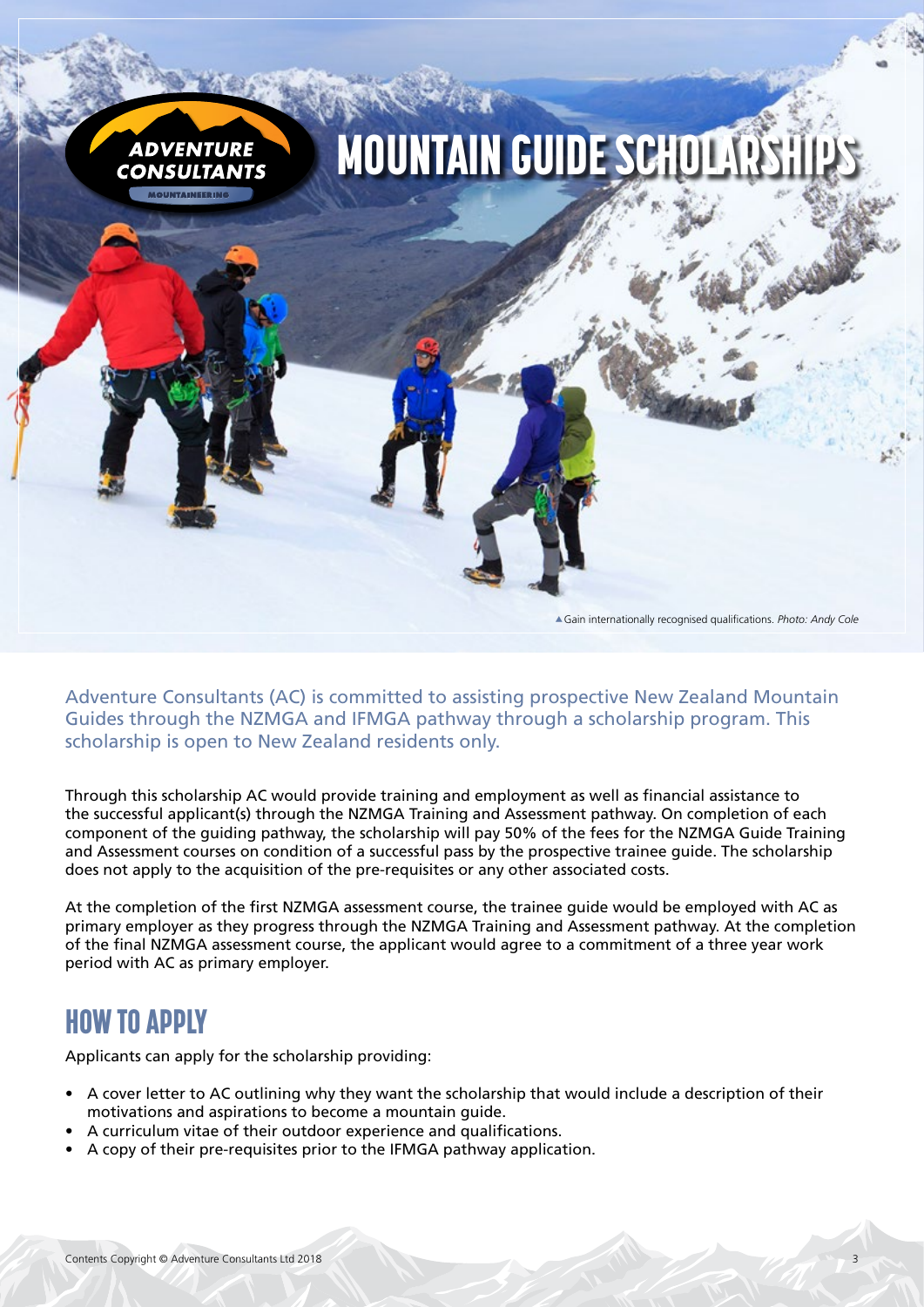Applicants must apply in writing to:

The General Manager Adventure Consultants Ltd PO BOX 739 Wanaka 9343

## PREREQUISITES

As per the NZMGA Guiding pathway applicants must have achieved the following pre-requisites prior to applying to AC for the scholarship.

#### **IFMGA PATHWAY APPLICATION**

To apply for a place on the IFMGA Pathway, you must present for consideration to the NZMGA Training Officer a mountaineering resume for both climbing and skiing.

- Logged Experience Climbing requirements
- Logged Experience Skiing requirements

In addition, you must meet the following requirements:

- Current Pre Hospital Emergency Care Certificate (40 hours) or equivalent
- Avalanche Course Stage 1 Certificate or its overseas equivalent
- Be at least 18 years old when your course starts
- New Zealand residents
- Current Medical Certificate of Fitness

#### **LOGGED EXPERIENCE—CLIMBING**

The NZMGA needs to see a solid base of personal mountaineering skills, knowledge and experience from guide candidates. To apply for a place on the Climb Guide Pathway, applicants must present for consideration to the NZMGA a mountaineering logbook covering a minimum of three seasons' active mountaineering in both winter and summer. This is to set a solid base of personal mountaineering skills, knowledge and experience from which to launch a guides training pathway.

#### **LOGGED EXPERIENCE—SKIING**

To apply for a place on the Ski Guide Pathway, you must present for consideration to the NZMGA a ski touring and ski mountaineering resume that meets the following minimum international standard. This is to set a solid base of personal ski touring and mountaineering skills, knowledge and experience from which to launch a guides training pathway.

#### **PRE-HOSPITAL EMERGENCY CARE CERTIFICATE (PHEC)**

This advanced outdoor first aid qualification is recognised by New Zealand outdoor education and adventure tourism providers. During the 5-day programme (and subsequent 2-day refresher courses) the theory of medical emergencies and treatment is presented in an interactive manner. Participants then apply this knowledge by attending to realistic emergency scenarios. This hands-on, practical approach prepares participants to manage emergencies when access to medical facilities and equipment is limited.

#### **NEW ZEALAND CERTIFICATE IN AVALANCHE RISK MANAGEMENT (LEVEL 5)**

This 7-day course is available via external providers. It is an introductory professional course for people involved in the safety of alpine recreational activities and in the collection of snowpack data.

For more information see th[e NZMGA Website.](https://mountainguides.org.nz/become-a-guide/become-an-nzmga-guide/)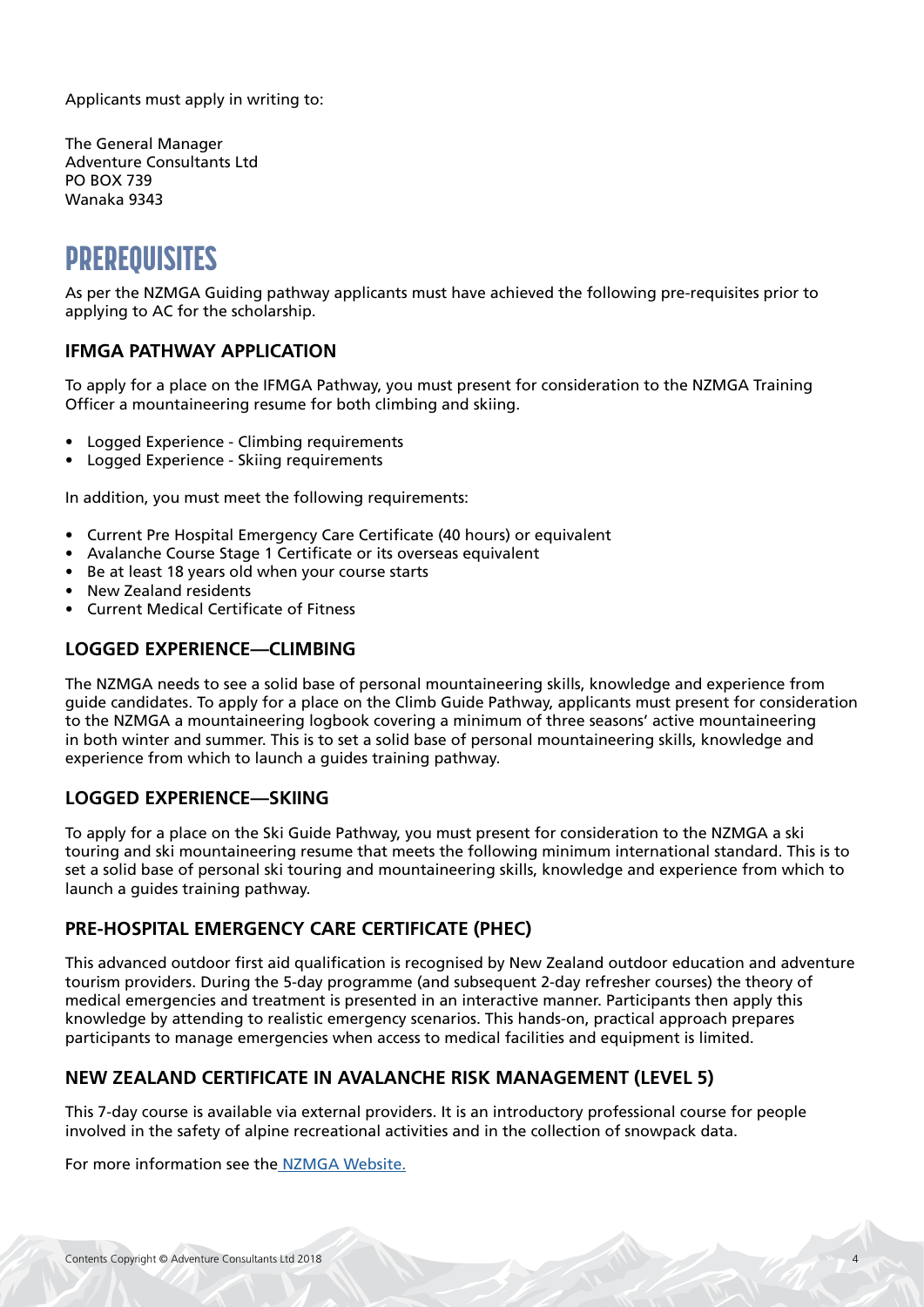